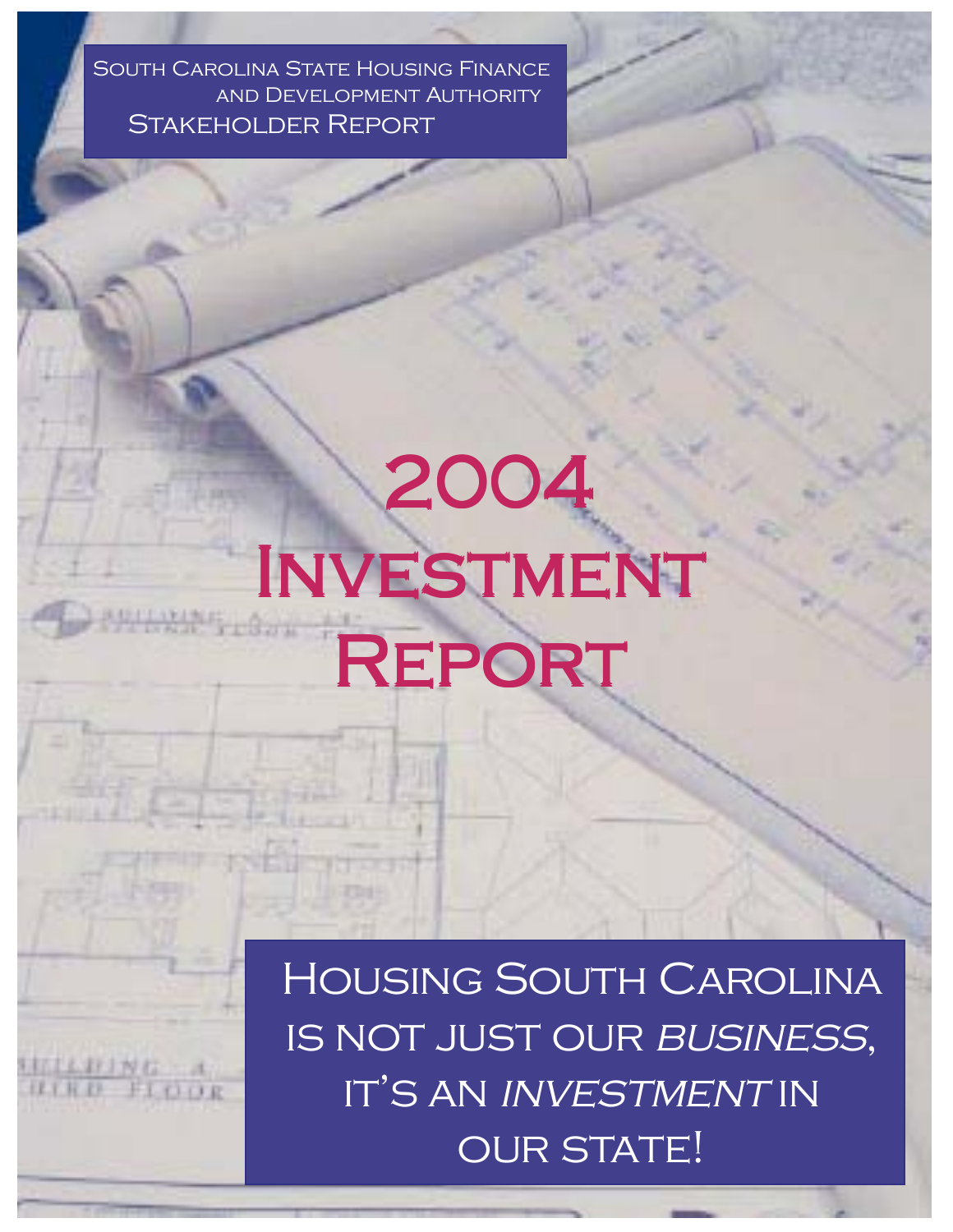# WE ARE ACCOUNTABLE.

### **We financed 6,539 homes and apartments in 2004.**

| <b>Activities</b><br>and Programs                                                                              | <b>Families</b><br><b>Helped</b> | <b>Investment in</b><br><b>South Carolina</b> |
|----------------------------------------------------------------------------------------------------------------|----------------------------------|-----------------------------------------------|
| <b>Homes Financed</b><br>Mortgage Revenue Bond Program                                                         | 2,447                            | \$125,361,099                                 |
| <b>Affordable Rental Housing</b><br>Tax-Exempt Multi-Family Bonds                                              | 872                              | \$40,109,000                                  |
| <b>Affordable Rental Housing</b><br>Low Income Housing Tax Credit Program                                      | 1,164                            | \$109,037,623                                 |
| <b>Affordable Housing Development</b><br><b>HOME</b> Investment Partnerships Program                           | 1,326                            | \$20,762,692                                  |
| <b>Affordable Housing Development</b><br>South Carolina Housing Trust Fund                                     | 730                              | \$13,250,306                                  |
| <b>Assisted Rental Housing</b><br><b>US Department of Housing</b><br>and Urban Development's Section 8 Program | 20,478                           | \$93,767,001                                  |

**Total Investment in Affordable Housing — \$402,283,721**



*Habitat forHumanity Charleston, SC*

Ħ١

#### **11,806 Direct Jobs 7,084 Indirect Jobs 18,890 Total Jobs Created**

While providing affordable housing for the citizens of South Carolina, our investments also provide work for thousands of individuals either directly or indirectly. Whether they are carpenters, electricians, real estate agents, or retailers – additional jobs are created as the need for affordable housing is being met. As we invest in

> affordable housing, we are also investing in the people around us.

> > *S.P. Holladay Manor Sumter, SC*





**\$307,513,488 Million of New Tax Base**

Tax rolls do not reflect the full benefit and importance of affordable housing. South Carolina's housing programs leverage private sector investment and federal funding. Safe, quality affordable housing not only helps young people just starting out, families, elderly, disabled, and others with modest incomes. It helps stabilize the economy during unpredictable economic cycles. And it meets the needs of business and industry who see the lack of affordable housing as a major barrier to their continued prosperity.



*The Oaks at Laurel Baye Greenville, SC*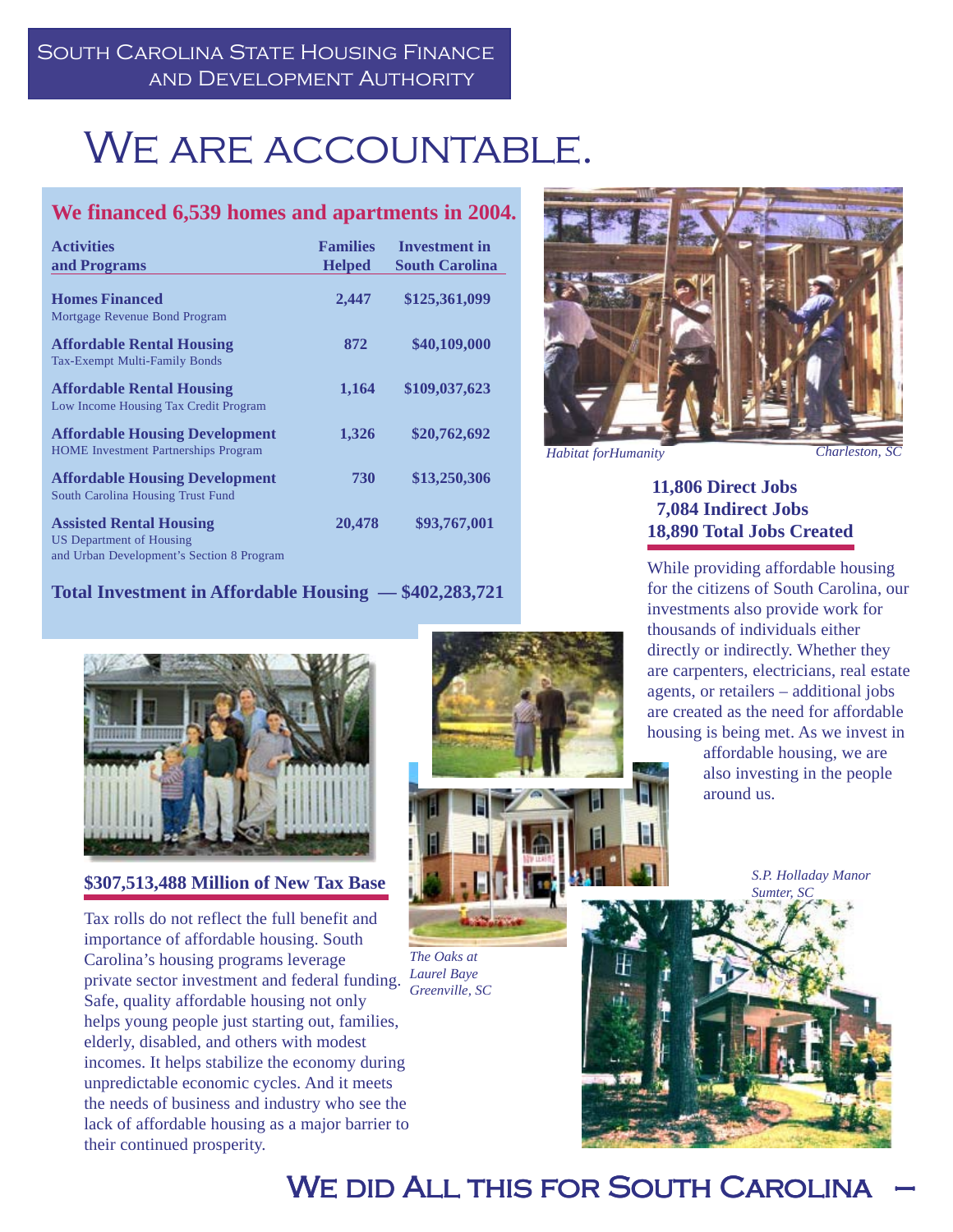## Our success is measurable.

 $3.18^{10}$ 

<sup>96.</sup>6%



### **\$35.5 Million Local and \$103.2 Million State Tax Revenues**

Each time we are able to put an individual or family into a home of their own, they become stakeholders in their community. Taxes paid by these new homeowners provide for additional schools, parks, police and firefighters — all of which are crucial to a successful, interactive community. And it's further proof of the Authority's strong commitment to South Carolina.



**No state expenditure provides as much economic stimulus as affordable housing.**

**In 2004, the Authority produced:**

- **6,539 homes and apartments**
- **\$307.5 million of new tax base**
- **\$138.7 million of local and state tax revenues**
- **18,890 new jobs**
- **Management for a \$2.8 billion rental portfolio for 35,915 rental units**

**For every \$1.00 the Authority invested in South Carolina, less than four cents was spent on operating costs!**

2004 Operating Costs **TO PRODUCTION** 



#### **Management of a \$2.8 Billion Rental Portfolio**

Realizing that Homeownership may not be for everyone, the Authority works diligently to promote affordable rental development and preserve the quality of existing rental housing. We monitor 35,915 Housing Credit apartments which may also be financed with one or more additional federal or local funding sources such as the HOME Program, Multifamily Tax Exempt Bonds, and South Carolina's Housing Trust Fund. Additionally, the Authority provides fiscal management for 17,913 apartments in the private rental sector, a Contract Administration that includes the majority of HUD's South Carolina portfolio.

### AND KEPT OPERATING COSTS TO 3.4% OF PRODUCTION!